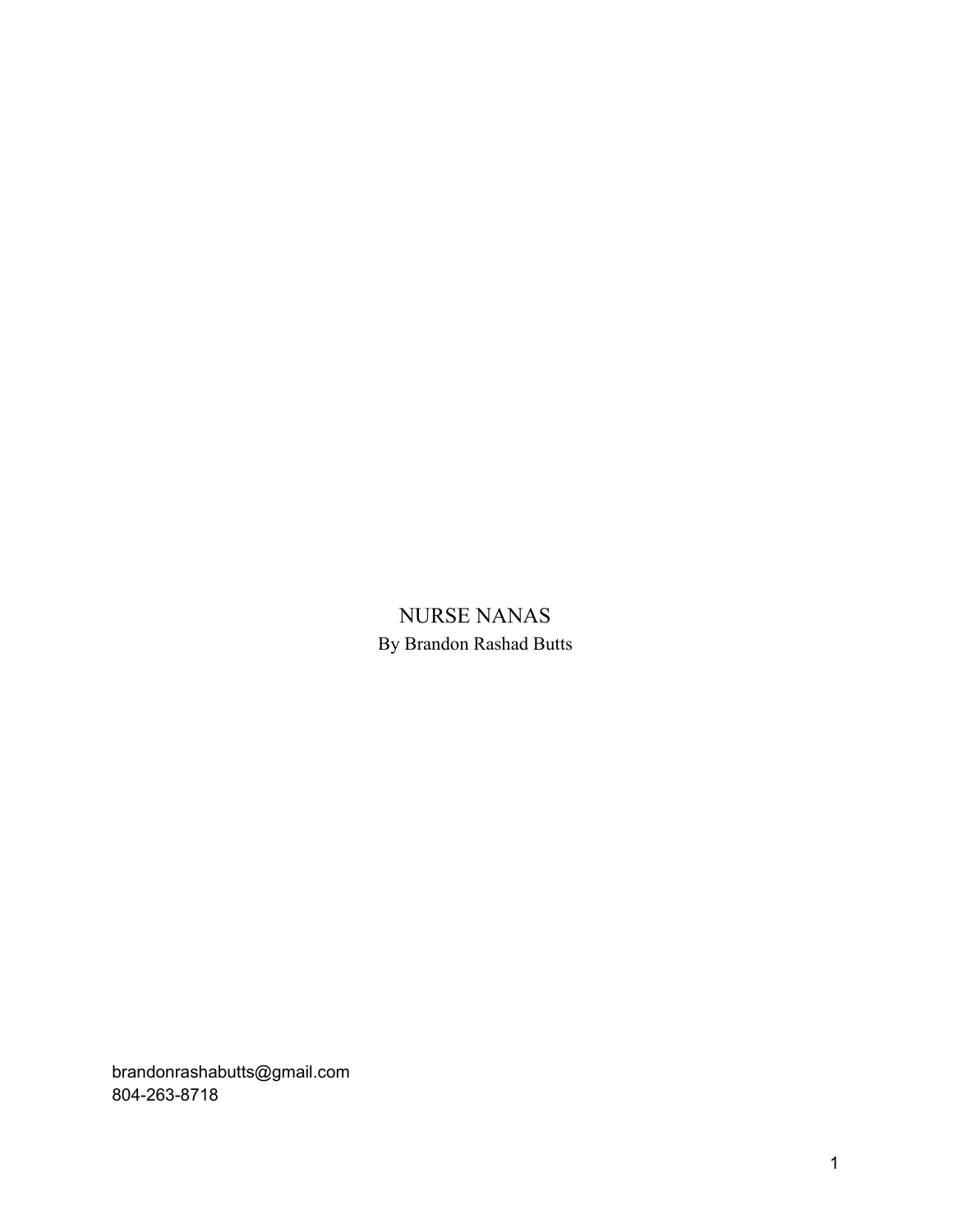|                                       | Lights up on the stage split into two separate rooms. In one room sits<br>DOROTHY, a black woman in her 70's. She sits in a chair and holds the<br>screen up with a selfie stick. She adjusts her hair or her make up, then<br>FaceTimes her friend. DAISY, also a black woman in her 70's, walks into<br>the room and picks up the phone. |
|---------------------------------------|--------------------------------------------------------------------------------------------------------------------------------------------------------------------------------------------------------------------------------------------------------------------------------------------------------------------------------------------|
| Hello?                                | <b>DAISY</b>                                                                                                                                                                                                                                                                                                                               |
| Hello?                                | <b>DOROTHY</b>                                                                                                                                                                                                                                                                                                                             |
| Hello?                                | <b>DAISY</b>                                                                                                                                                                                                                                                                                                                               |
| Daisy you there?                      | <b>DOROTHY</b>                                                                                                                                                                                                                                                                                                                             |
| Hello?                                | <b>DAISY</b>                                                                                                                                                                                                                                                                                                                               |
| Daisy, put the phone in front of you? | <b>DOROTHY</b>                                                                                                                                                                                                                                                                                                                             |
|                                       | <b>DAISY</b><br>How I'mma talk to you with the phone in front of me.                                                                                                                                                                                                                                                                       |
| It's FaceTime remember.               | <b>DOROTHY</b>                                                                                                                                                                                                                                                                                                                             |
| Oh!                                   | <b>DAISY</b>                                                                                                                                                                                                                                                                                                                               |
|                                       | DAISY faces the phone towards herself.                                                                                                                                                                                                                                                                                                     |
|                                       | <b>DOROTHY</b>                                                                                                                                                                                                                                                                                                                             |

There you go.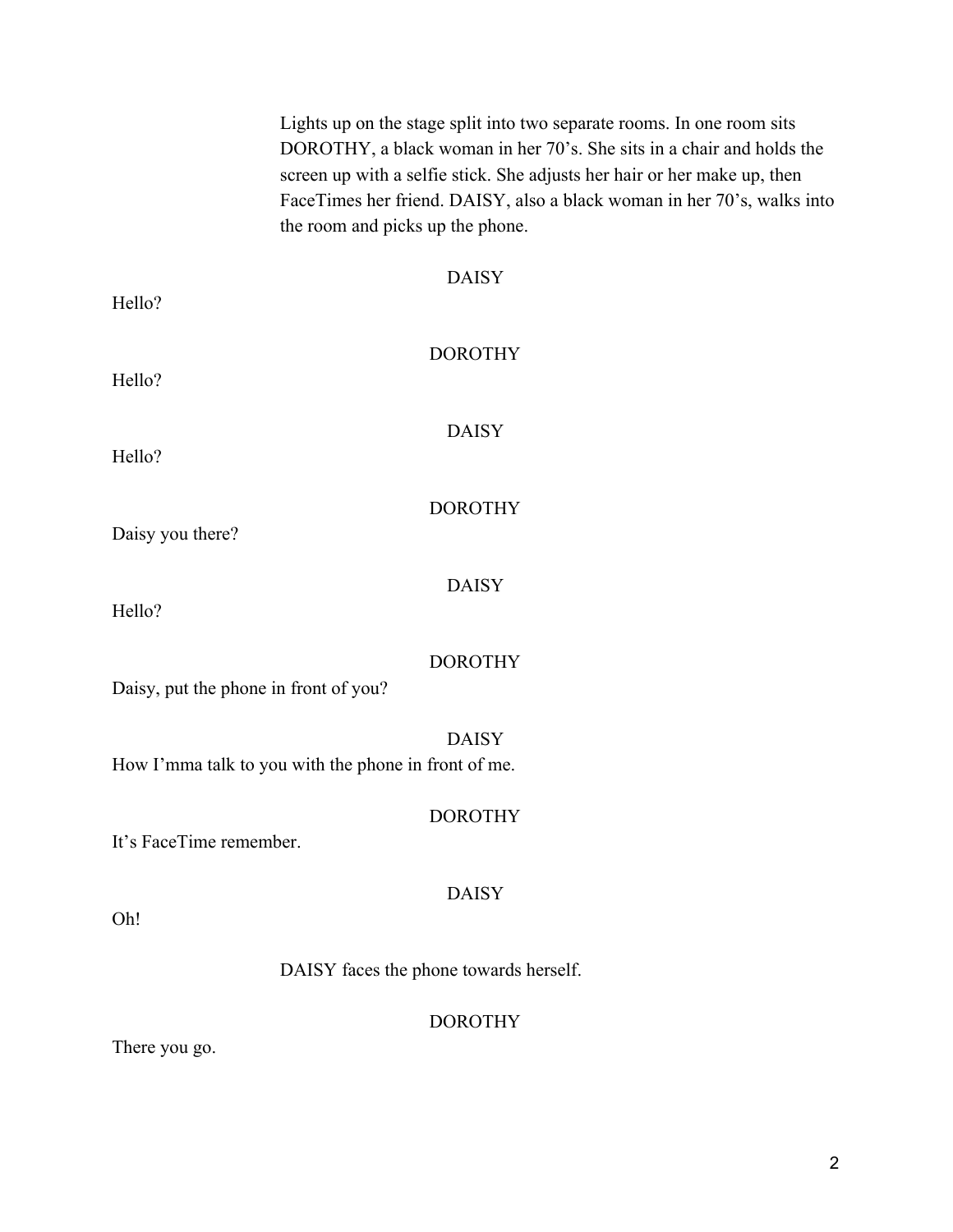Can you see me?

# DOROTHY

Yeah I see you there, but you need more light on you. Find your light.

## DAISY

What do you mean?

## DOROTHY

Turn the lamp on or something?

## DAISY

Lord, I gotta get up and go over to the other chair then. Wait a minute.

DAISY gets up and moves to another chair.

## DOROTHY

DAISY

Where's the selfie stick I sent you?

The self, what?

DOROTHY

Selfie stick.

DAISY

DOROTHY

That stick thing you sent me in the mail?

Yeah.

DAISY I don't want that mess. I told you that before you bought it. Okay how's the light now?

DOROTHY

No, now you look darker.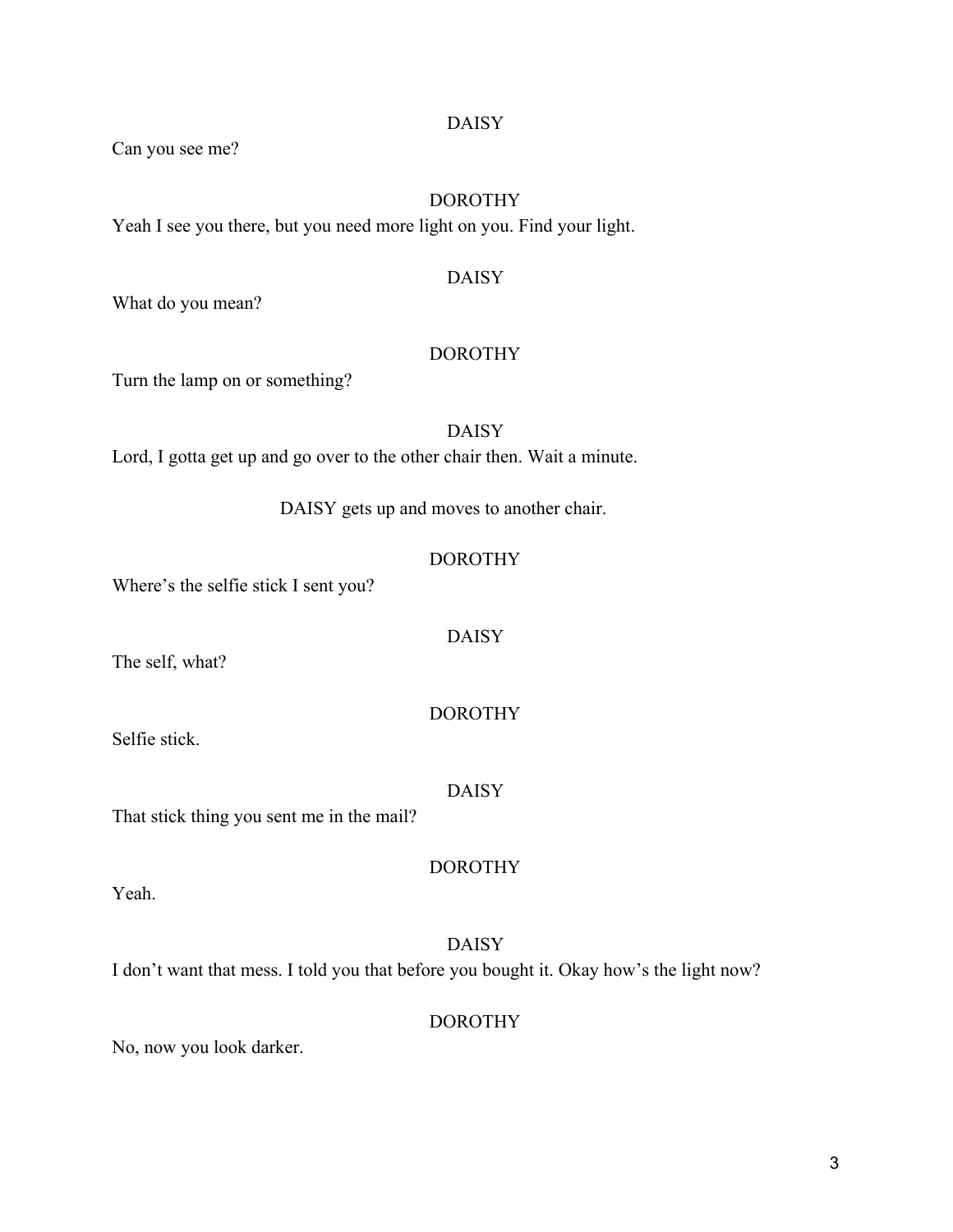I'm sitting right in front of the window!

# DOROTHY

But you got your back to it. I don't need to see you back, I need to see your face.

#### DAISY

You already know what it looks like.

#### DOROTHY

But the people on social media don't.

#### DAISY

We're not supposed to be social right now.

## DOROTHY

No, Daisy. Just move back over to the couch, but the other end. And face the window.

DAISY gets up and moves over to the other end of the couch.

#### DAISY

Please tell me this is it. I don't want to move again.

#### DOROTHY

That's fine, honey. You alright?

#### DAISY

My joints are killing me. Let's just do this another day.

#### DOROTHY

Come on here, chile. Let's just do it real quick. You remember how to accept my request?

## DAISY

Yes.

## DOROTHY

Alright, I'm about to send it to you.

DOROTHY and DAISY go live on social media.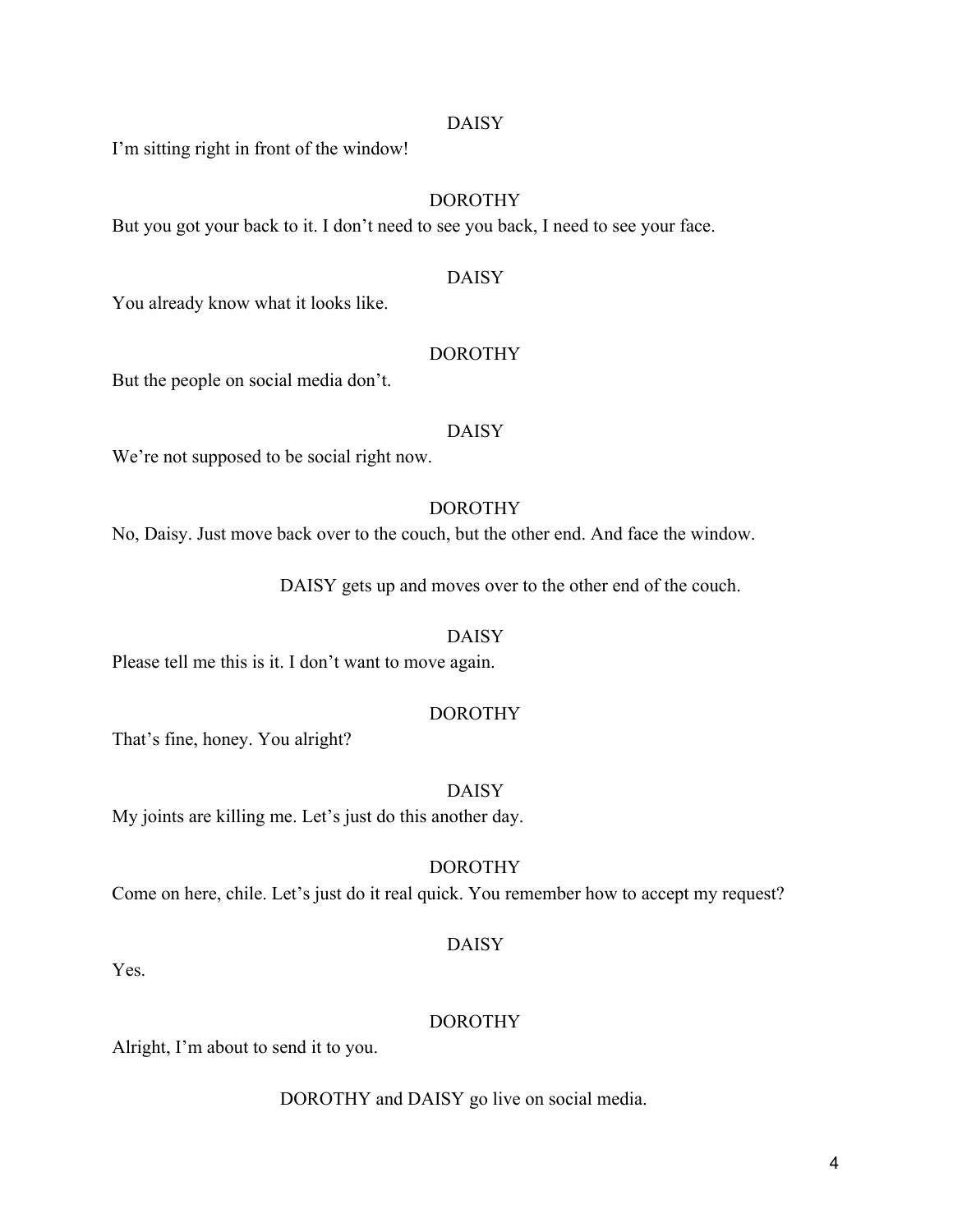| <b>DOROTHY</b><br>Did it work?                                                  |
|---------------------------------------------------------------------------------|
| <b>DAISY</b><br>Yes it did!                                                     |
| <b>DOROTHY</b><br>Okay. Well, hi everyone. Thank you for joining us-            |
| <b>DAISY</b><br>Who are you talking to?                                         |
| <b>DOROTHY</b><br>The people.                                                   |
| <b>DAISY</b><br>What people?                                                    |
| <b>DOROTHY</b><br>On social media.                                              |
| <b>DAISY</b><br>Well I don't see them.                                          |
| <b>DOROTHY</b><br>You're not supposed to see them. They're supposed to see you. |
| <b>DAISY</b><br>But I can see you.                                              |
| <b>DOROTHY</b><br>You're supposed to see me.                                    |
| <b>DAISY</b><br>But not them.                                                   |
| <b>DOROTHY</b><br><b>NT</b>                                                     |

No.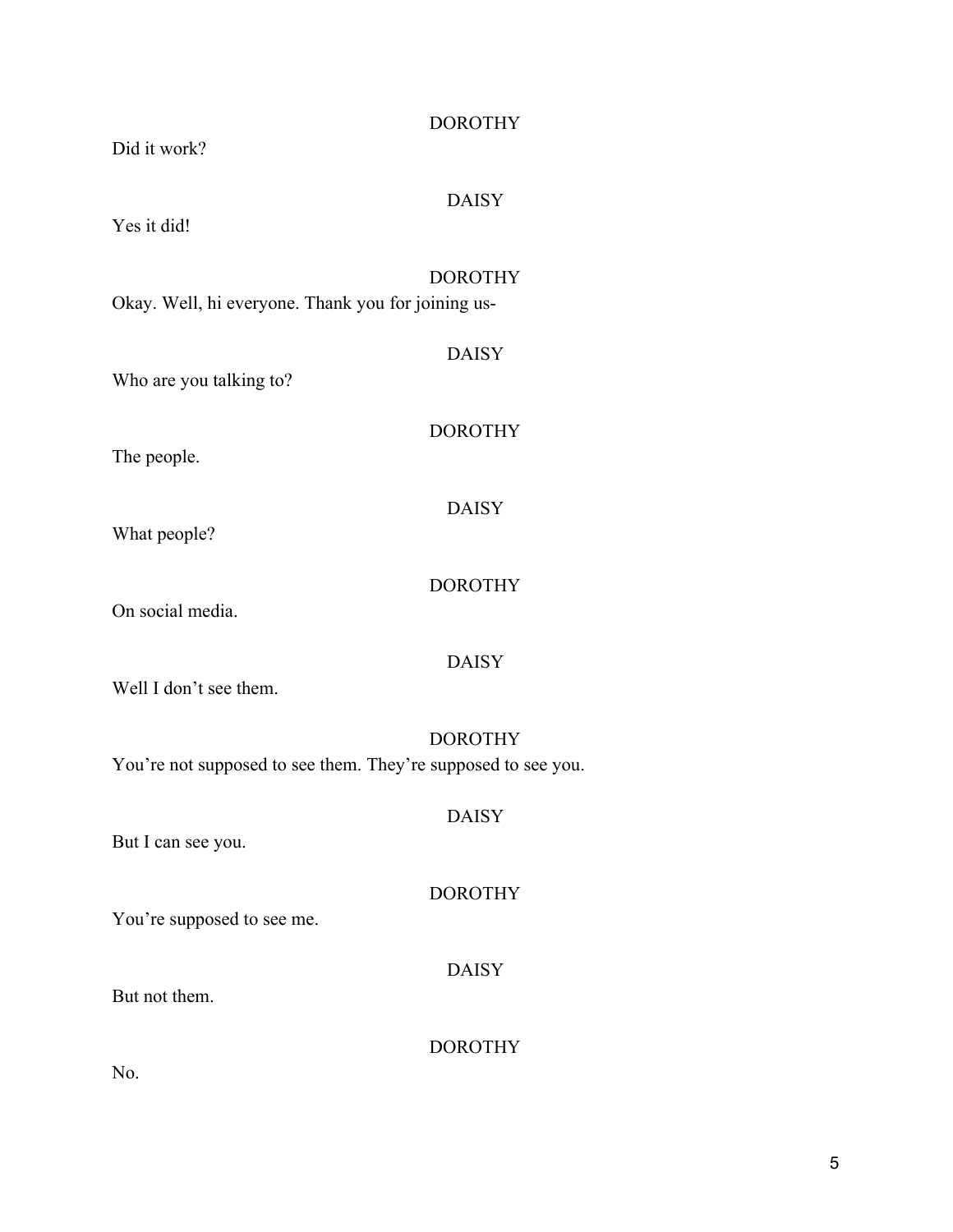Why not? If they aren't in front of me or on the phone with me how am I supposed to talk to them?

#### DOROTHY

Because we're hosting a Live. Right now!

## DAISY

Oh wait this is the part where they're gonna ask us questions.

#### DOROTHY

Eventually, but we have to tell them who we are first.

#### DAISY

This is too complicated.

## DOROTHY

It really isn't, just follow my lead. Hi everyone, my name is Dorothy…

Beat.

## DOROTHY

My name is Dorothy and…

DOROTHY gestures to DAISY, who is missing her cue.

#### DOROTHY

My name is Dorothy and-

#### DAISY

How many times are you gonna introduce yourself Dorothy?

## DOROTHY

This is the part where you introduce yourself.

## DAISY

Oh! I'm Daisy.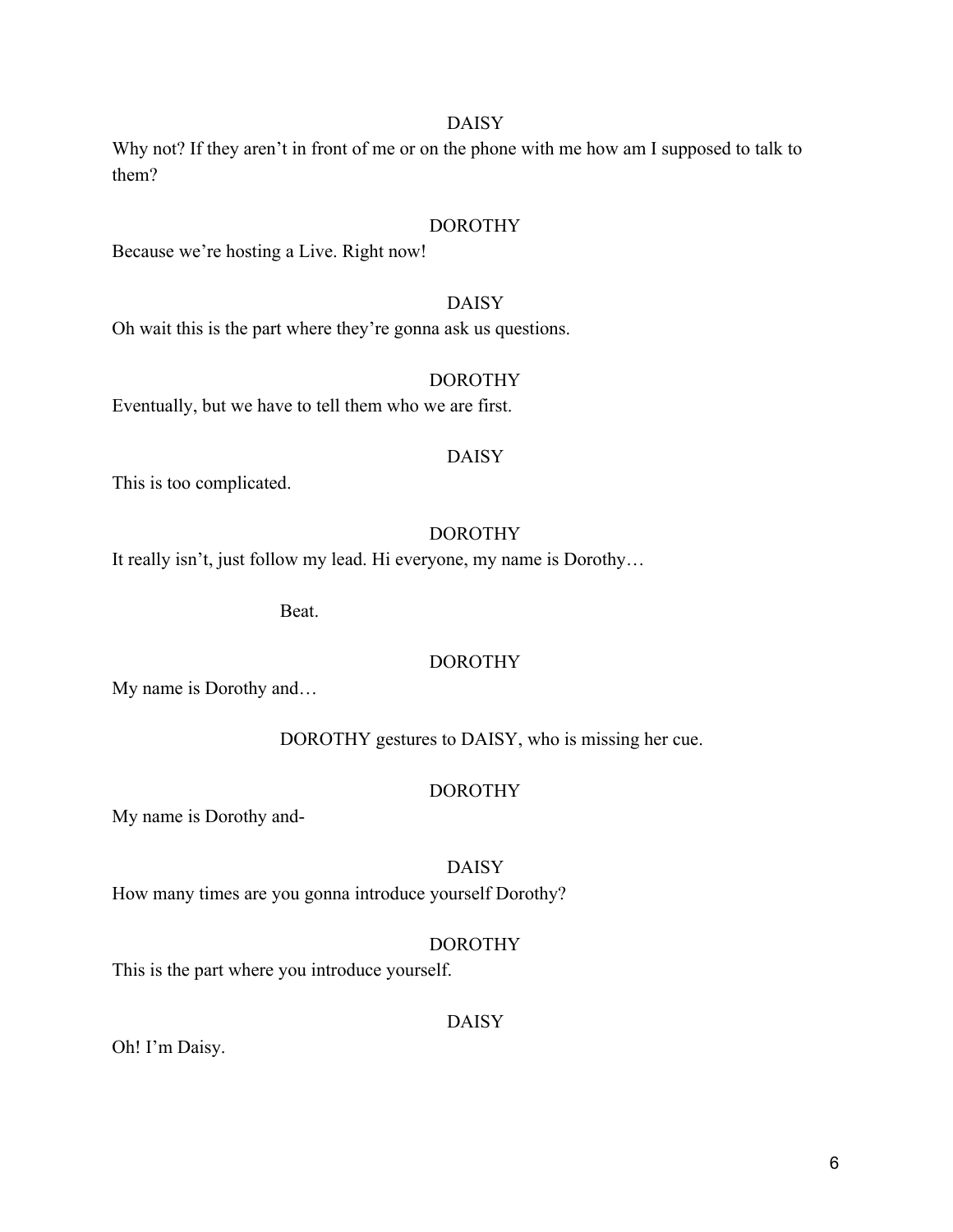And we are the Nurse Nanas. We are so excited to have you here with us during these troubling times. We are quarantined here in our apartments. We haven't been out of the house in about three weeks now. I'm adjusting pretty well, how about you Daisy?

#### DAISY

I've been retired for ten years and been washing my hands for over seventy. It's just another day to me.

#### DOROTHY

Great. Well a little more about the two of us. I was head nurse at the private practice my husband stated. We started the practice in Jackson because we wanted to serve our community and believe that black women everywhere deserve quality care. He was an OBGYN and I served as head nurse for twenty five years. Then I was office manager for just over twenty. I retired this past year, just in time for the pandemic.

#### DAISY

To sum it all up, I served in the Nurse corps during a time when I couldn't even be served in restaurants. I then retired from McGuire hospital where I was a nurse for over forty years. I did everything from inserting an IV to testing green pee. I knew what I was doing then and I know what I'm doing now. Only difference is I ain't doing it so don't ask me.

## DOROTHY

We both agree that retired life has been nice, but in the middle of a pandemic everyone has to play their part. Unfortunately the elderly are highly susceptible to viruses so we had to get a little creative with our efforts. Thank God for grandchildren because now we have the tools to innovatively answer your questions about healthy practices. Daisy, should we get started.

#### DAISY

You mean we ain't started yet? I told you we were supposed to see the people. I knew we weren't talking to anybody.

#### DOROTHY

No Daisy, we're going to get started with the questions. Now some of you answered the questions in the newsletter. Daisy, do you want to remind everyone of the questions?

## DAISY

Sure...but who's gonna remind me?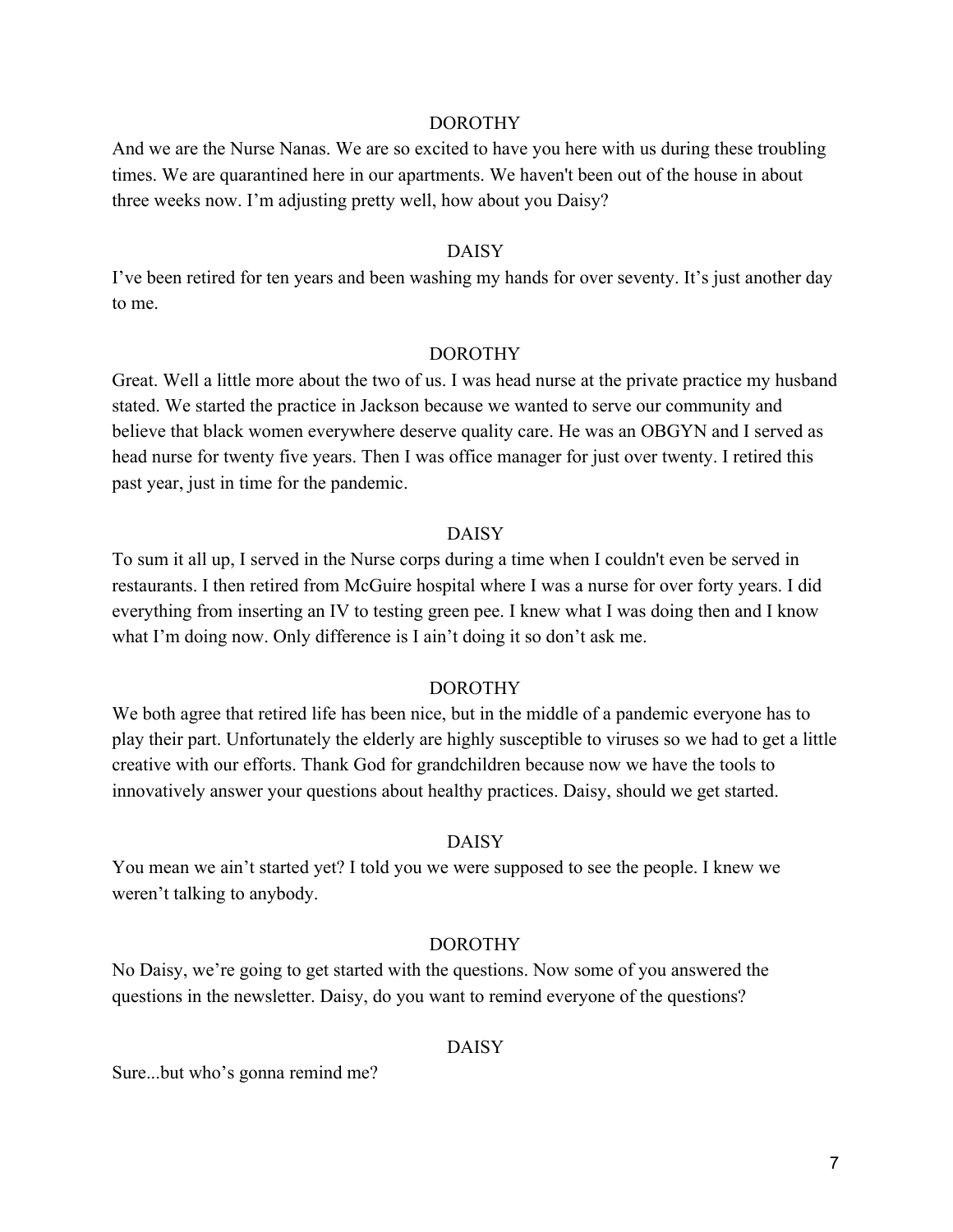We asked you all in the newsletter, "When was your last check up?" and "Did you get a flu shot this season?" Most of you said that you went for your annual check up last year and have plans to do so this year, but still, and unsettling twenty-eight percent of you said it's been over a year since your last check. That's not good.

#### DAISY

Y'all need to go to the doctor. It takes the same number of visits that most of y'all do church, once a year.

#### DOROTHY

Once a year could be all it takes to save you.

#### DAISY

She's talking about the doctor now, not church, heathens.

#### DOROTHY

Now for the flu shot, that's a little different.

#### DAISY

No it isn't.

## DOROTHY

The flu shot is neither a guarantee that you will nor won't contract the flu, but it gives your body, essentially an extra boost to be ready if the flu does come after you.

## DAISY

And it'll catch you if you don't.

## DOROTHY

And a number for offices and pharmacies distribute them for free. So why not take the extra step to making sure that you are fully prepared for the flu season.

## DAISY

That's just what I don't understand/ Why don't y'all do what you need to do to make sure you stay healthy?

## DOROTHY

Well some people aren't always one hundred percent what they should do.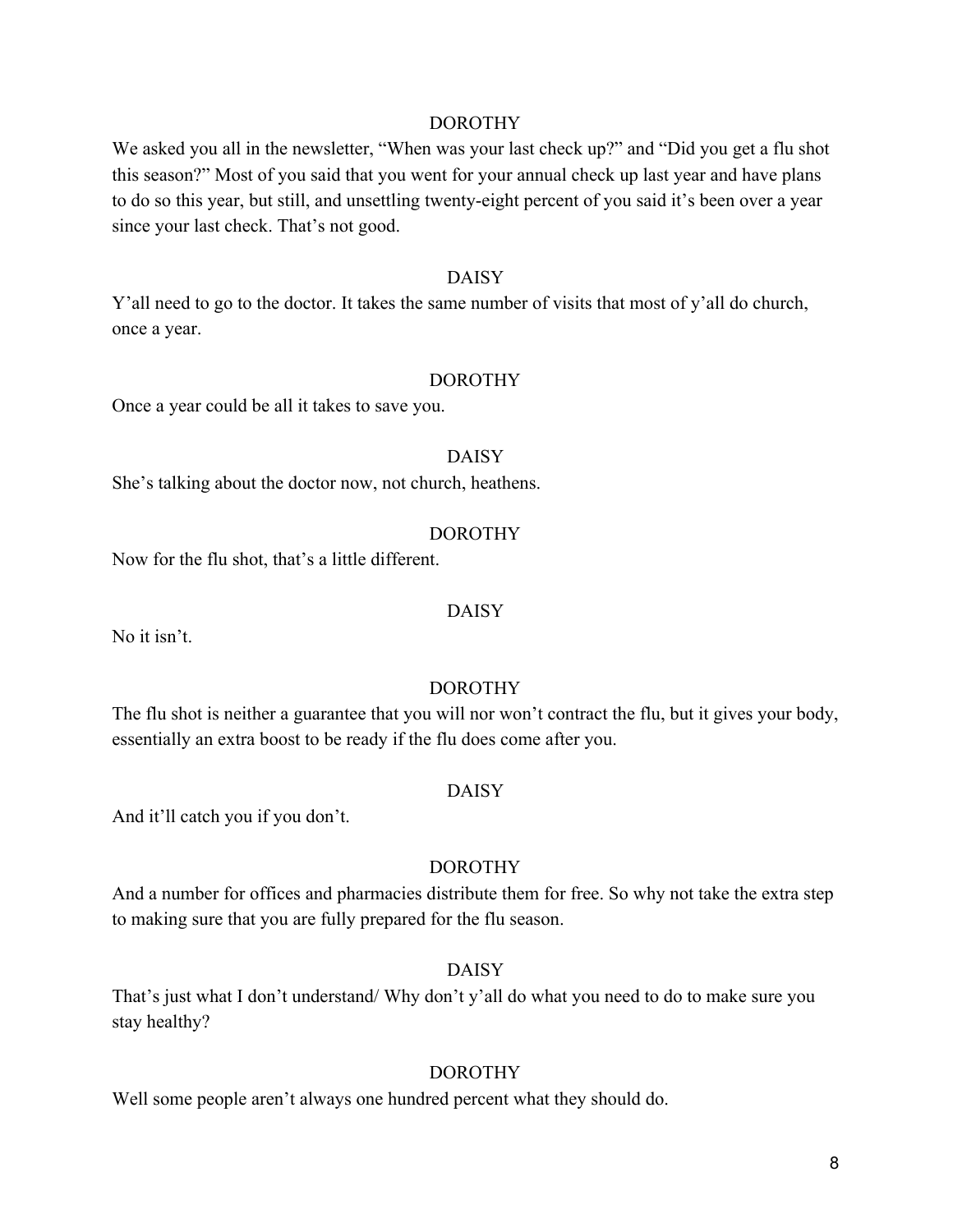Nah they forget what they need to do when it doesn't feel good to them. It's the doctor not the carnival. That's why I knew Flintstone gummies were a bad idea. Now everybody thinks medicine is supposed to taste like candy.

## DOROTHY

Well the good news that we are here to clear up any questions you may have. I see that some of you have been commenting since we've been live.

## DAISY

Where do you see comments?

## DOROTHY

Down at the bottom.

DAISY

Oh that's what that is.

## DOROTHY

Yes.

# DAISY

Oh look, maya says "Hey Nana, lookin' good girl!" Hey Maya, can you hear me? I can't hear you.

## DOROTHY

She can hear you but you won't hear her.

# DAISY

Well if she talks instead of that texting then I'll hear her.

# DOROTHY

Okay, let's move on to our first question. Someone says "If I'm quarantined in the house, do I still need to shower?" Oh...

## DAISY

Dorothy don't play with me. Nobody really asked that.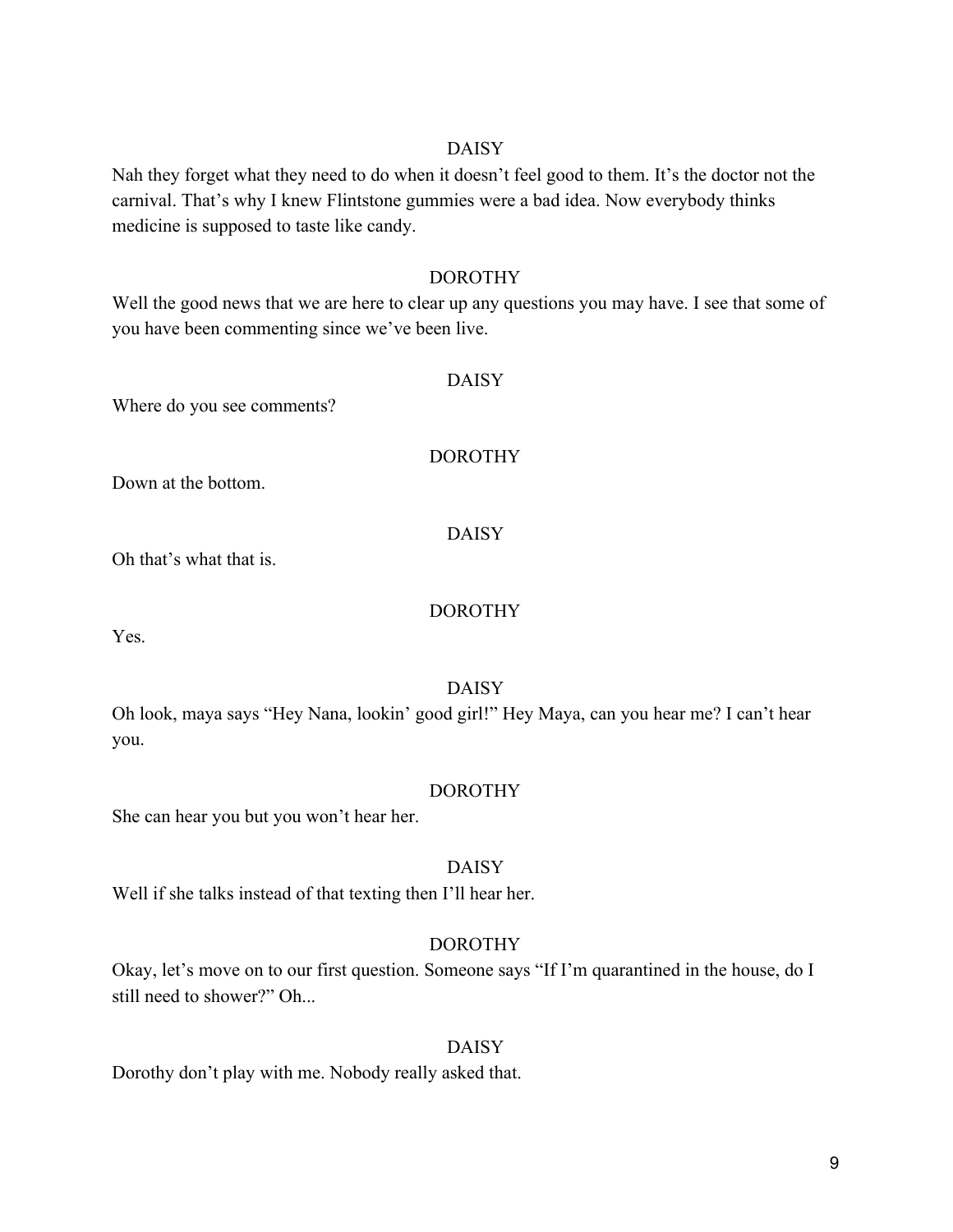Look at the bottom of the screen and see for yourself.

## DAISY

Are you serious? Yes you need to bathe yourself!

## DOROTHY

Now Daisy, let's give the benefit of the doubt here. No one is going anywhere right now, so I can understand why someone would feel the need to not to fully practice personal hygiene.

#### DAISY

Someone take this woman's licensure. She is justifying stinky bootys!

#### DOROTHY

I'm not, all I'm say is-

## DAISY

All I'm saying, yes you need to take a shower. With soap. And please use a rag, don't just put the bar directly on your body, funking it up. That's triflin'.

## DOROTHY

Also-

## DAISY

And another thing, wash your WHOLE body. Don't just wash the top and expect the soap to run down and do the rest. You need to scrub! Head to toe, then under the toes. Wash yourself!.

#### DOROTHY

To my aggressive friends point, if you don't wash, you still have bacteria on your body from the day's activities, which could carry a number of sicknesses. It's best to bathe everyday.

#### DAISY

And wash your clothes. And your linens. When in doubt, wash it out.

## DOROTHY

Daisy you have to ease up on the people a little bit.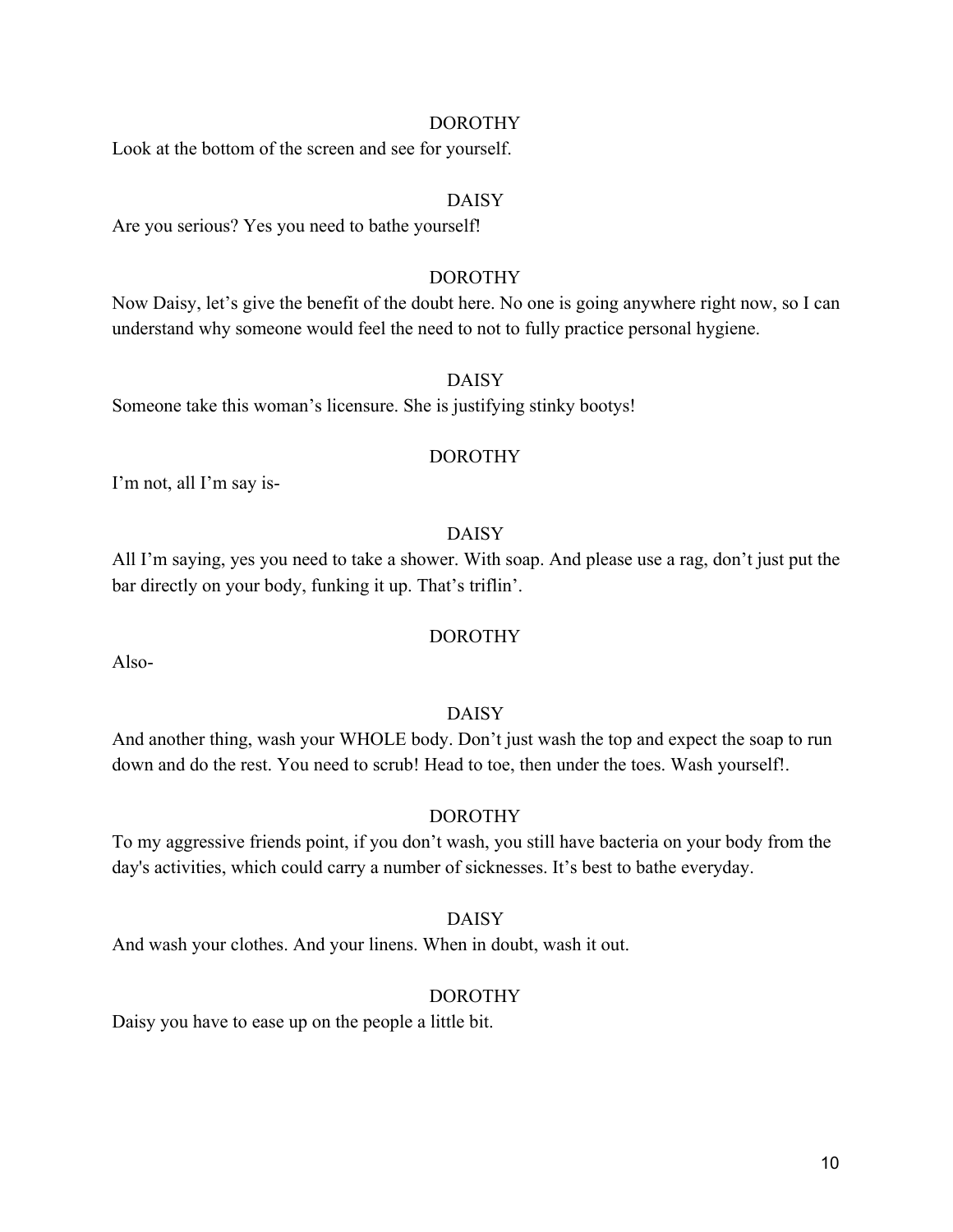Now hang on Dorothy, when I agreed to this, I thought we were going to talk about all that's going on right now. I didn't realize I wasn't going to be basically teaching people that they need to wipe themselves.

#### DOROTHY

Okay does anyone have a question directly tied to the pandemic or to quarantine or anything that we're dealing with right now. Next question "Hi Nanas, speaking of wiping, here's a question.

#### DAISY

Oh no.

## DOROTHY

As you know we're in the middle of a pandemic, people are panic buying a lot of toilet paper. So much so, that I even saw a fight break out over a single roll. In case we have a hard time finding toilet paper, what are other things...Huh it's cut off. Well I guess he's wondering what else he can use.

#### DAISY

Best bet is baby wipes or those flushable wipes.

## DOROTHY

In a pince, a napkin could do the trick as well. And to this note, everyone, please relax. There is no need to stress about purchasing anything. The stores are considered to be essential. They will continue to restock shelves. Manufacturers are also hard at work.

## DAISY

Also, please be nice to the grocery employees. They have a lot to do and are putting themselves at risk as well. Calm down.

#### DOROTHY

We will make it, but only together. Oh..wait a minute. He sent another message. "Sorry Nanas, I hit send too soon. What was going to do was asking "what are other things we can do instead of wipe?"

#### DAISY

Instead of wipe?!